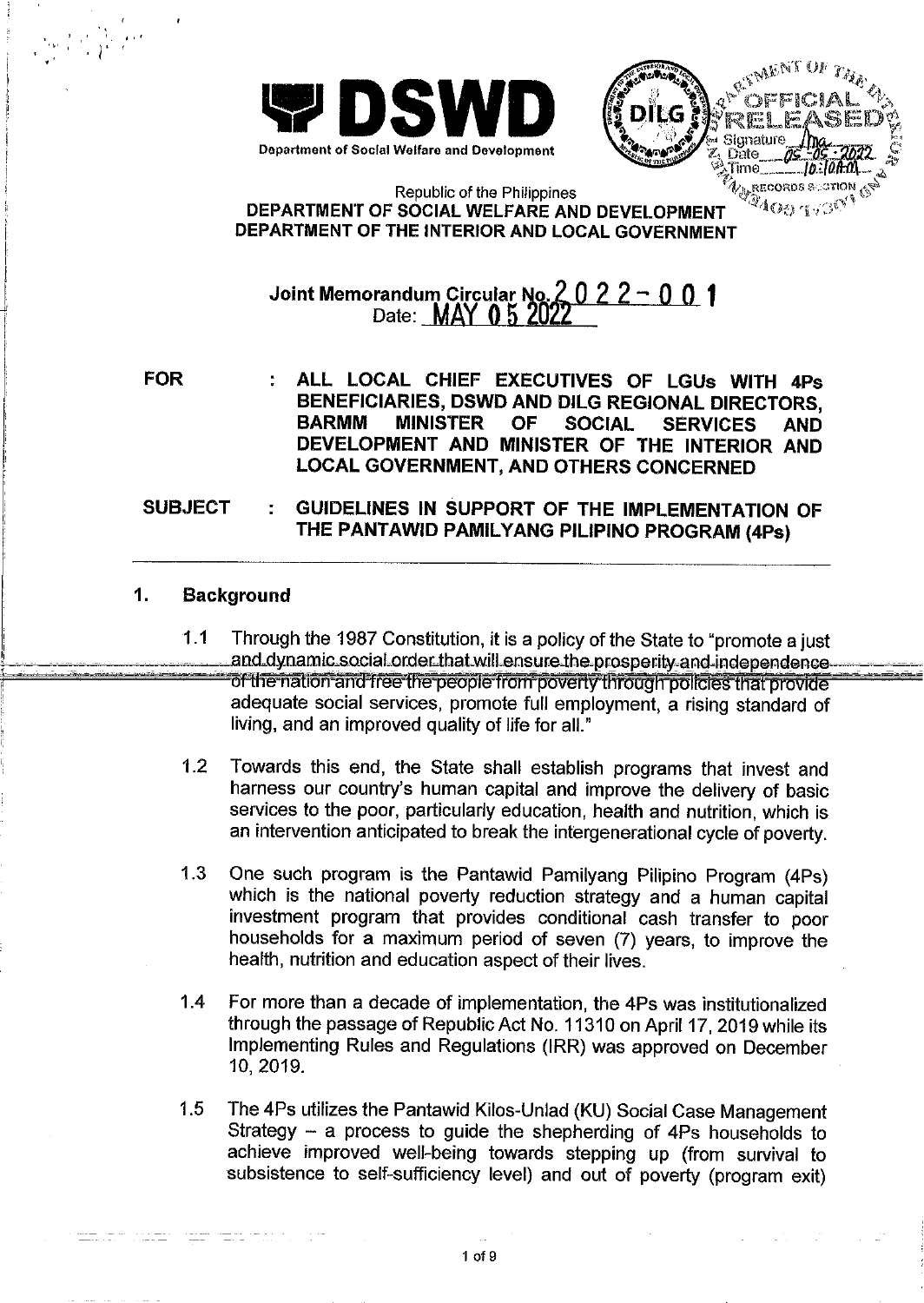within a seven-year operational period. The KU will employ various strategies that include convergence approach and partnership engagement to mobilize a wide array of support services as well as referral to other relevant institutions, or agencies, to address their needs and/or sustain their gains during and after the program exit.

 $1.6$ Executive Order No. 138, Series of 2021 provides for the full devolution of certain functions of the Executive Branch of the National Government (NG) to Local Government Units (LGUs), specifically stated in the 5th Whereas clause of the EO, the substantial increase in the shares of the LGUs from the national taxes will empower the LGUs in providing basic services and facilities to its constituents, and aid them in the effective discharge of other duties and functions devolved to them under Section 17 of Republic Act No. 7160, otherwise known as the "Local Government Code of 1991". This provision includes social protection services and facilities, which may contain aftercare or post-program interventions for exited/graduated 4Ps households.

#### $2.$ **Scope/Coverage**

This Joint Memorandum Circular (JMC) covers all Provinces, Cities, and Municipalities with 4Ps beneficiaries; and shall serve as the guidelines for said concerned LGUs in support of the 4Ps implementation within their respective areas of jurisdiction.

#### 3. **Purpose/Objective**

This JMC, along with the annexed monitoring tool, aims to build a collaborative engagement between the DSWD and the DILG to jointly ensure that the households are properly supported to achieve an improved level of well-being and sustained to lead an independent life.

Specifically, the JMC shall:

- Track or monitor the progress of the 4Ps households especially those  $3.1$ households bound for program exit:
- $3.2$ Lay hold of the LGUs programs and services provided for the 4Ps beneficiaries, including the aftercare or post-program services to exited households:
- $3.3<sub>2</sub>$ Recognize the initiatives and good practices of LGUs in support to the 4Ps program implementation documented through the Monitoring Tool; and
- $3.4$ Identify LGU areas of concern for the provision of possible Technical Assistance and Resource Augmentation (TARA). The concerned DSWD Pantawid Pamilyang Pilipino Regional Program Management Office shall provide TARA based on the identified concern raised related to the issued policy.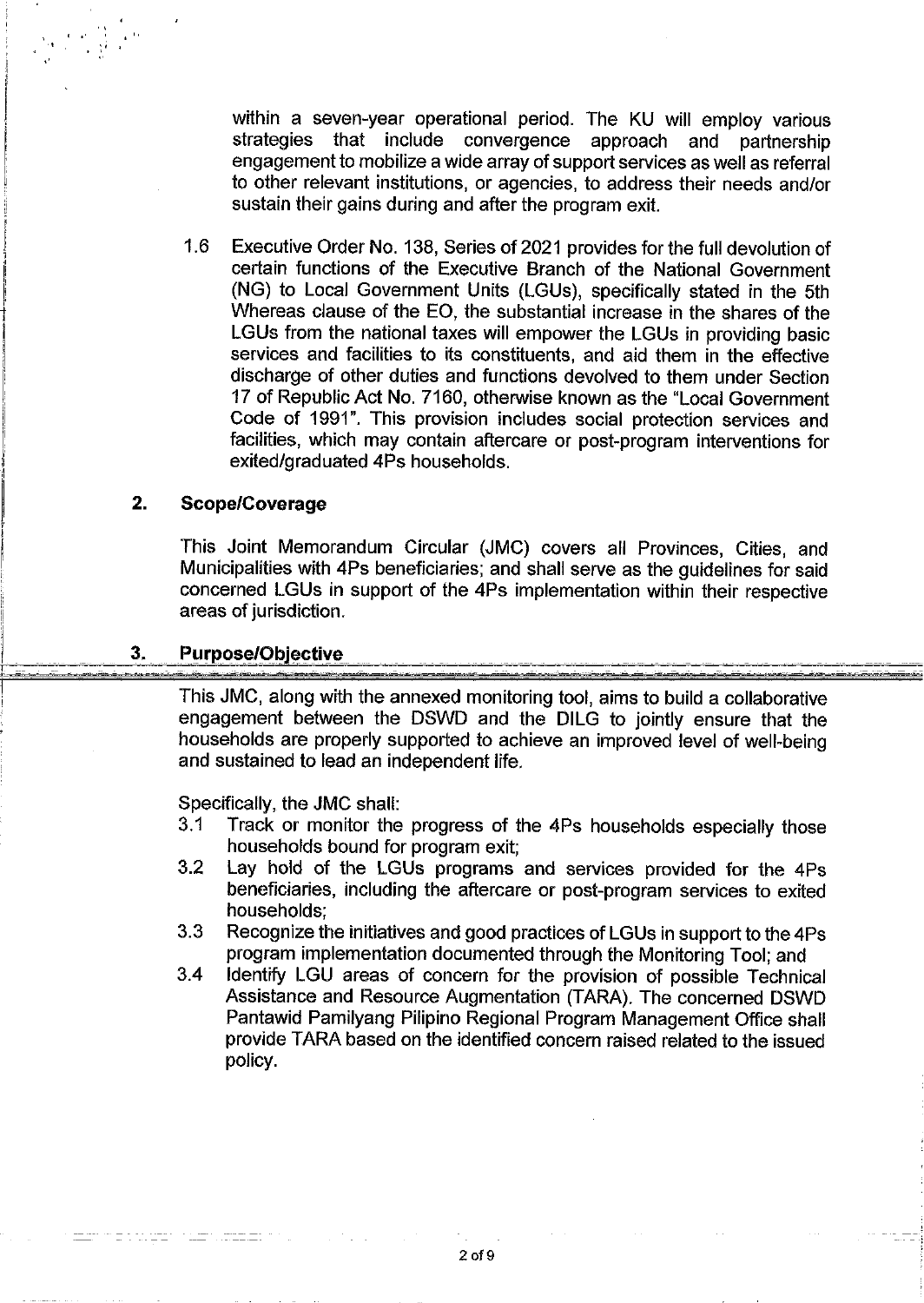#### $\overline{4}$ . **Definition of Terms**

- 4.1 Aftercare Service - is the provision of interventions, approaches, and strategies with the end goal of ensuring effective reintegration and relapse prevention of the children, youth, women, persons with disabilities, and older persons discharged from residential and correctional facilities. It may be support services provided to exited households designed to sustain their gains made while in the 4Ps.
- 4.2 Case Management - refers to a process used by the DSWD to enable the qualified household beneficiaries to improve their functioning by dealing with their difficulties specifically in complying with the terms of the program. It shall refer to a mutually agreed process of assessing, planning, managing, coordinating and advocating for services and other interventions towards improving the well-being of households using the Social Welfare and Development Indicator (SWDI) and other related tools.
- $4.3$ Case Manager LGU Link - refers to program staff directly working with qualified household beneficiaries to effect change and assist them to improve their well-being. They are the City/Municipal Links and other staff trained in Case Management process, counseling, family therapy, group process, project management and other related training, as may be determined by DSWD.

#### $4.4$ Convergence

The convergence strategy is an approach to mobilize various government agencies to strengthen the capacity of the poor communities to identify their needs, mobilize resources, and participate in the local planning and policy development, including the budgeting processes.

Within the framework of a national poverty alleviation strategy and a holistic social protection program, the various agencies of government implementing multi-stakeholder programs and services for the poor shall guarantee that the same complement and converge seamlessly with the aim of ensuring that the targeted household-beneficiaries are alleviated from poverty and remain non-poor even after the prescribed maximum period for the conditional cash grant. Such convergence shall focus on the enhancement of operational efficiency and strengthening of inter-agency partnership. (Section 19 of the 4Ps Law)

#### 4.5 Exit

A qualified household-beneficiary shall be deemed to exit from the Program, whichever comes first, when:

- The last monitored child in the household reaches 19 years old;  $a<sub>1</sub>$
- b. The last monitored child in the household finishes high school:
- The household reaches the 7-year duration in the Program; C.
- The household is no longer poor, based on the latest assessment d. thru the adopted standardized targeting system;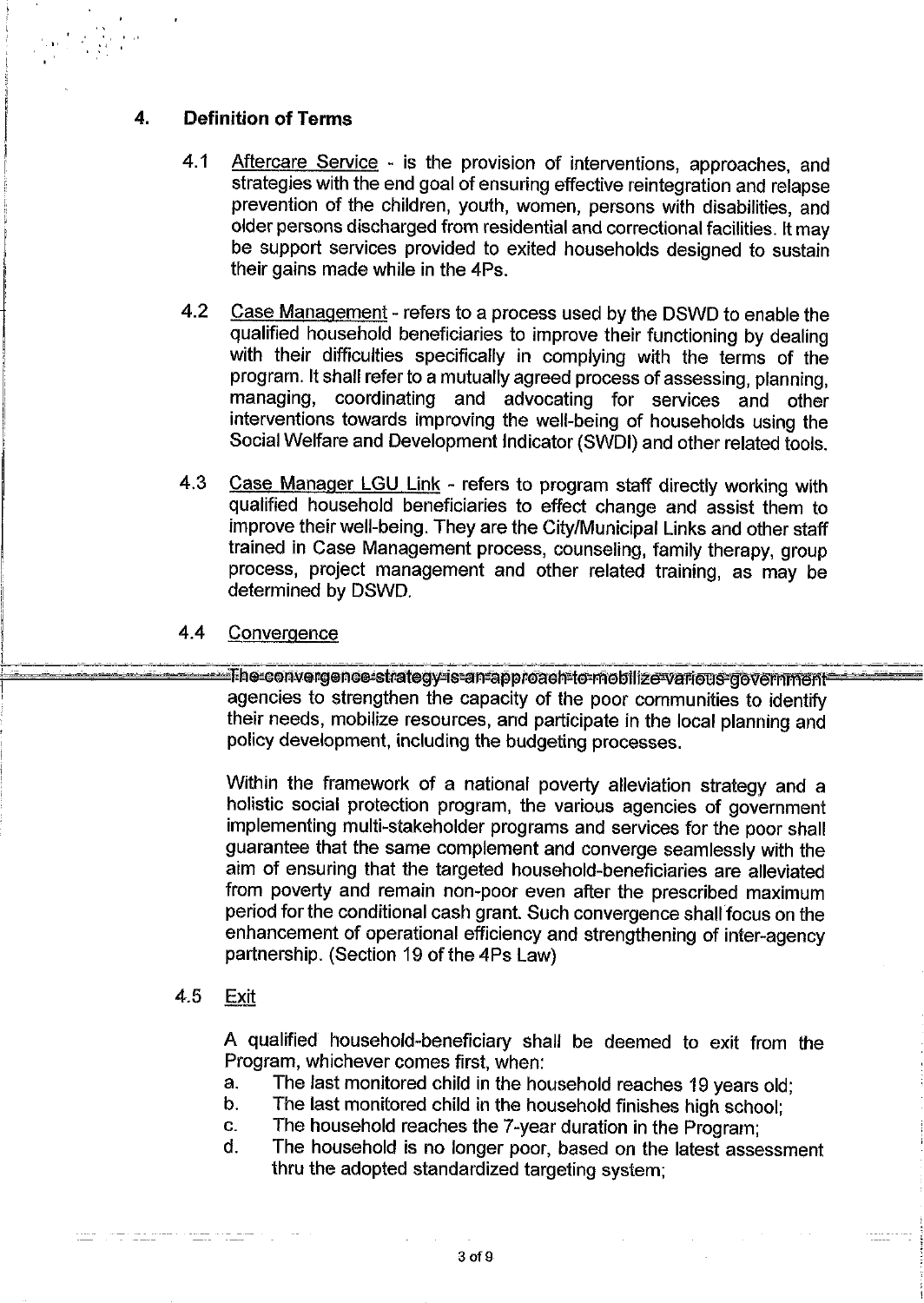$e<sub>1</sub>$ The household voluntarily waives its membership from the Program: or

 $\label{eq:2} \frac{1}{\sqrt{2}}\sum_{i=1}^n\frac{1}{2\sqrt{2}}\sum_{j=1}^n\frac{1}{2\sqrt{2}}\sum_{j=1}^n\frac{1}{2\sqrt{2}}\frac{1}{2\sqrt{2}}\frac{1}{2\sqrt{2}}\frac{1}{2\sqrt{2}}\frac{1}{2\sqrt{2}}\frac{1}{2\sqrt{2}}\frac{1}{2\sqrt{2}}\frac{1}{2\sqrt{2}}\frac{1}{2\sqrt{2}}\frac{1}{2\sqrt{2}}\frac{1}{2\sqrt{2}}\frac{1}{2\sqrt{2}}\frac{1}{2\sqrt{2}}\frac{1}{2\sqrt{2}}$ 

- f. The household commits offenses wherein the sanction is delisting. subject to the standards to be developed by the DSWD.
- Geographically Isolated and Disadvantaged Areas (GIDAs) are areas or 4.6 communities with marginalized populations that are physically and socioeconomically hard to reach areas or separated from mainstream society and characterized by absence or limited access to roads, opportunities for development, social services, and food security.
- 4.7 Graduation - refers to the improvement of the level of well-being of poor households from survival and subsistence to self-sufficiency towards their eventual exit from the program through provision of integrated and holistic support services and programs.
- 4.8 Household Intervention Planning (HIP) - refers to the process of mapping out strategies or action plan that is mutually-agreed by the case manager (C/ML) and the household-beneficiary to meet the agreed goals within a specific timeline.
- 4.9 Household Transition Plan - is a dynamic, interactive and collaborative process of assessment and evaluation of the HIP towards the development of new action plan for the next stage of intervention leading to the eventual exit from the program.
- 4-10-Kilos-Unlad-Social-Gase-Management-Strategy--is-a-process-to-guide-theshepherding 4Ps households to achieve improved well-being towards stepping-up (from survival to subsistence to self-sufficiency) and out of poverty (graduation or exit) within a 7-year operational period while being in the program.
- 4.11 Poor refers to households whose income falls below the poverty threshold as defined by the National Economic and Development Authority (NEDA) and cannot afford in a sustained manner to provide their minimum basic needs of food, health, education, housing, and other essential amenities of life.
- 4.12 Social Welfare and Development Indicators (SWDI) is a case management tool specifically developed by the DSWD to assess and monitor the well-being of the household of 4Ps.
- 4.13 Supply Side refers to the educational and health facilities such as schools and health centers and other related services in a specific area that are necessary for qualified household beneficiaries to comply with the set conditions of the program.
- 4.14 Sustainability Plan refers to the LGUs' overall plan for the 4Ps exiting households to support and sustain the initiative started while in the Program.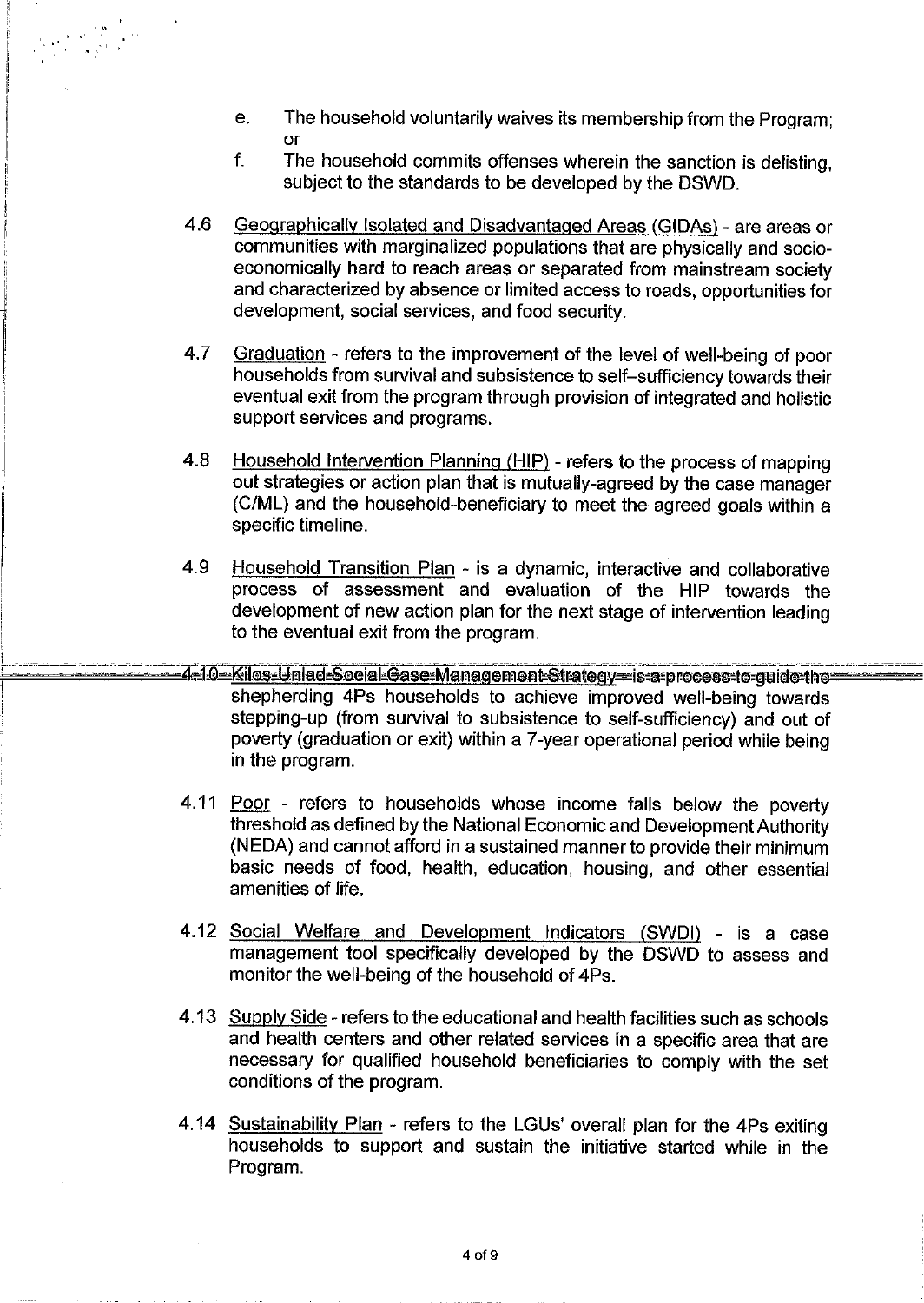- 4.15 Transition is the new phase of intervention specific to the planning for the future and building self-reliance and independence skills as preparation for program exit. In this phase, connections to support networks and services that promote permanency of improved well-being of self-sufficient 4Ps households, are identified and built.
- 4.16 Vulnerable Groups refer to those who experience a higher degree of social exclusion and deprivation than the general population, and those who go through difficult circumstances, including but not limited to the following: (i) children, (ii) women, (iii) indigenous peoples, (iv) homeless street families, (v) groups that experience a higher risk of poverty in line with the Special Protection Operational Framework of NEDA.

#### 5. **Legal Bases**

 $\label{eq:2} \frac{1}{\sqrt{2}}\int_{0}^{\infty}\frac{1}{\sqrt{2}}\int_{0}^{\infty}\frac{1}{\sqrt{2}}\int_{0}^{\infty}\frac{1}{\sqrt{2}}\int_{0}^{\infty}\frac{1}{\sqrt{2}}\int_{0}^{\infty}\frac{1}{\sqrt{2}}\int_{0}^{\infty}\frac{1}{\sqrt{2}}\int_{0}^{\infty}\frac{1}{\sqrt{2}}\int_{0}^{\infty}\frac{1}{\sqrt{2}}\int_{0}^{\infty}\frac{1}{\sqrt{2}}\int_{0}^{\infty}\frac{1}{\sqrt{2}}\int_{0}^{\infty}\frac{1$ 

- $5.1$ Republic Act No. 11310 or "An Act Institutionalizing the Pantawid Pamilyang Pilipino Program (4Ps)", otherwise known as the "Pantawid Pamilyang Pilipino Program (4Ps) Act" and its Implementing Rules and Regulations (IRR).
- $5.2$ Republic Act No. 10173 or "An Act Protecting Individual Personal Information in Information and Communications Systems in the Government and the Private Sector, creating for this Purpose a National Privacy Commission, and for Other Purposes", otherwise known as the "Data Privacy Act of 2012" and its IRR.
- 5.3 Title I, Chapter II, Sections 16 [General Welfare] and 17 (b)(2)(iv), (b)(3)(v), (4) [Basic Services and Facilities] of Republic Act No. 7160 or the "Local Government Code of 1991" and Rule I, Article 3 (d) of its IRR.
- $5.4$ Executive Order No. 138, Series of 2021, dated June 1, 2021, titled "Full Devolution of Certain Functions of the Executive Branch to Local Governments, Creation of a Committee on Devolution, and for Other Purposes" and its IRR.

#### 6. **Policy Content and Guidelines**

- $6.1$ All Provinces, Cities, and Municipalities with identified 4Ps householdbeneficiaries are hereby encouraged to support the full implementation of the 4Ps through the following:
	- $6.1.1$ Institutionalize a comprehensive local Social Protection Ordinance which shall mandate the concerned LGUs' delivery of adequate social protection services including a clause complementing the Pantawid program and a package of support services to exiting and graduated households as part of the sustainability plan of the LGU with the aim of reducing poverty and vulnerability; improve the well-being and promote the rights of the poor and marginalized; and allocating funds therefor;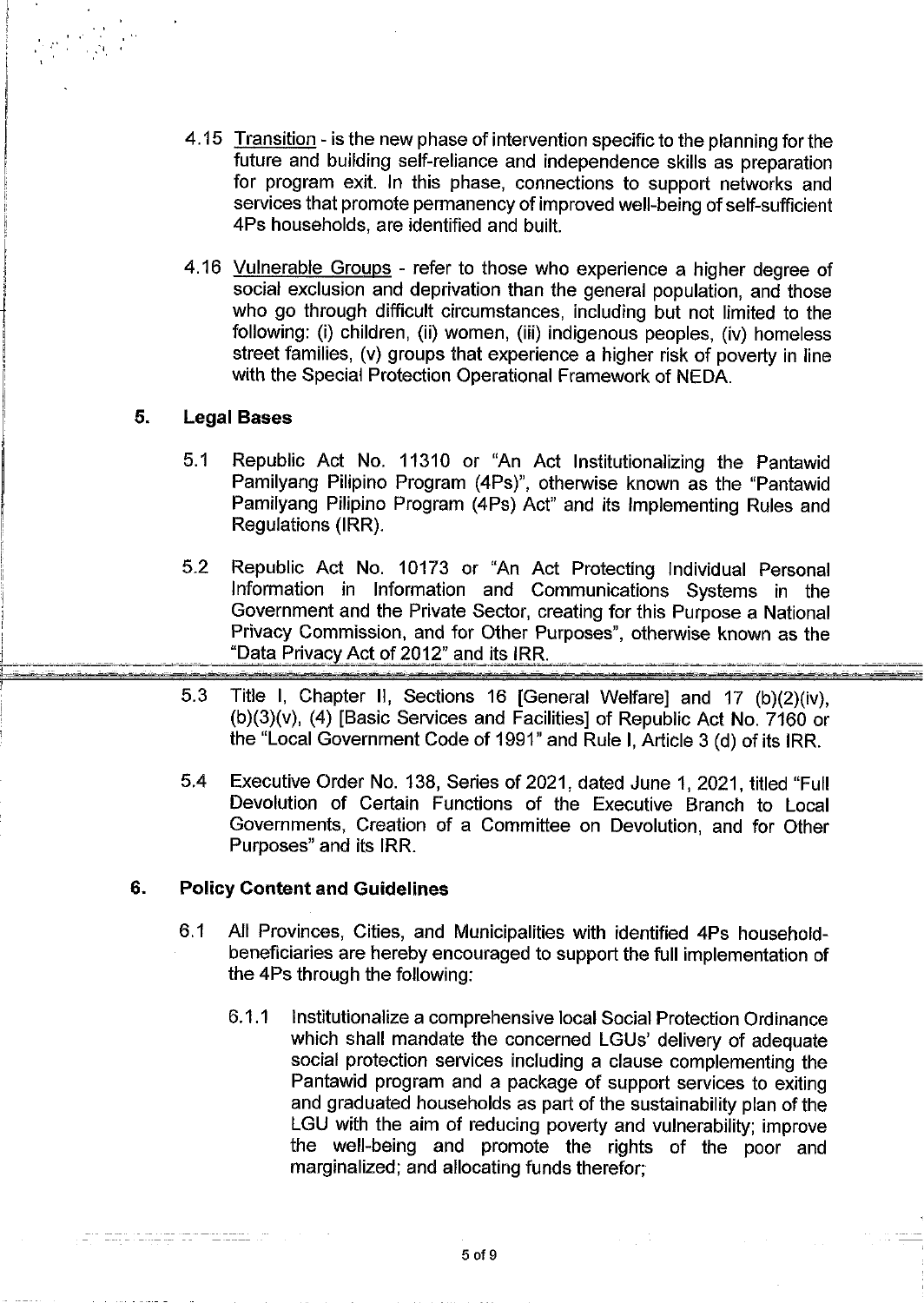- $6.1.2$ Include as many necessary 4Ps-related programs and activities in each LGU's budget allocation through the Annual Investment Program (AIP), Comprehensive Development Plan (CDP) and/or Local Poverty Reduction Action Plan (LPRAP) to complement the implementation of the 4Ps program;
- $6.1.3$ Facilitate and address the identified supply-side gaps and concerns for health, nutrition, education to comply with the program conditions as well as livelihood and employment in a timely manner to enable the beneficiaries sustain the gains of the program;
- $6.1.4$ Provision of appropriate programs, services and interventions to vulnerable groups and sectors within the 4Ps such as, but not limited to, children/youth, women, persons with disabilities, Indigenous People (IPs) and Homeless Families (HSF) especially those in the Geographical Isolated and Disadvantage Areas, and **Conflict-Affected Areas:**
- $6.1.5$ **Assist** City/Municipal the Link/LGU link. Community Facilitator/Case Worker in identifying cash for work projects for the Indigenous Peoples (IPs), Indigenous People in Geographical Isolated and Disadvantage Areas (IPs in GIDA). Homeless Families (HSF) and other vulnerable groups under Pantawid Pamilyang Pilipino Program;
- $6.1.6$ Assist in Community Organizing by providing access to data. necessary information from the relevant offices of the LGUs subject to the Data Privacy Act:
- 6.1.7 Convene, preside, lead the regular Provincial/City/Municipal Advisory Council Meetings and/or hold special meetings if needed; ensure IP representation especially in areas with Ancestral Domain, through their Indigenous Peoples Structure (IPS) being the highest governing body of the Ancestral Domain or the IP Mandatory Representative/s (IPMR) recognized by the IP Community with valid Certificate of Affirmation (COA); to ensure genuine IP representation, NCIP coordination and validation shall be secured:
- 6.1.8 Assist in the assessment and ensure resolution of program concerns and feedback in coordination with the Pantawid Pamilya workforce, especially C/MLs;
- 6.19 Allow the City/Municipal Link to collaborate and work with the City/Municipal Council for the Protection of Children, the Local School Board, the Local Health Board, and other existing committees or units established in the LGU focusing on health and education and other children and social protection concerns;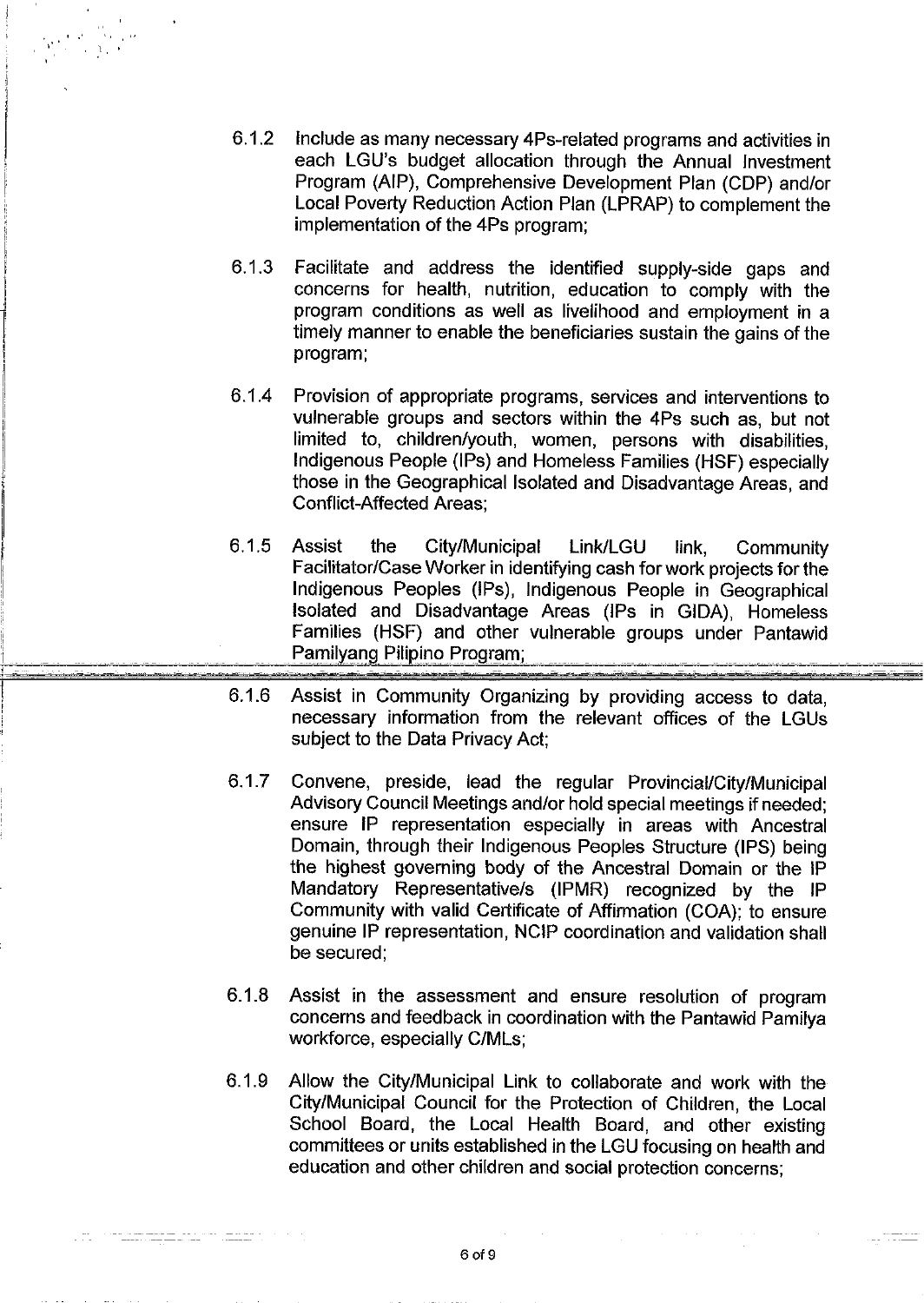- 6.1.10 Designate or hire an LGU Link as the LGU's counterpart in the 4Ps assist the *implementation* who shall assigned **DSWD** City/Municipal Links/Community Facilitator/Case Worker in the conduct of Family Development Sessions (FDS) and program implementation, specifically during the monitoring of the aftercare services:
- 6.1.11 Provide office space and other logistical support to the DSWD City/Municipal Link and LGU Links like office supplies, equipment, and other paraphernalia for program implementation:
- 6.1.12 Assist in the monitoring of the implementation of Support Services Interventions (SSI) projects for the IP beneficiaries of 4Ps.
- 62 Support the implementation of the Pantawid Kilos-Unlad Seven-Year Social Case Management Strategy which shall facilitate provision of support services including referral to relevant institutions and other concerned National Government Agencies (NGAs) through convergence.
	- Include the City/Municipal Action Plan related to the Pantawid  $6.2.1$ implementation Pamilva in the LGU's Comprehensive Development Plan (CDP);
	- $6.2.2$ Ensure implementation of the City/Municipal Action Plan and agreements for the Pantawid Pamilya beneficiaries with specific programs and services detailing transitioning or exit procedure for an eventual exitof household beneficiaries from the program
	- 6.2.3 Participate and attend in case conferences of identified household-beneficiaries for program exit and transfer, as well as cases involving those with special and difficult cases such as child protection issues and gender-based related cases;
	- $6.2.4$ Ensure package of complementary intervention and support services are available and sufficient based on the agreed household intervention/transition plan:
	- 6.2.5 Ensure the provision of post-program services based on the exit plan of Pantawid households to sustain the gains of households and establish an operational monitoring mechanism;
	- 6.2.6 Ensure that the endorsed households are regularly monitored by the LSWDO up to a period of one (1) year.

#### 7. **Policy Compliance**

an a<del>n ma</del>na mana an s

 $\label{eq:2} \frac{1}{\left|\mathcal{L}_{\text{max}}\right|}\leq\frac{1}{\sqrt{2}}\sum_{i=1}^{n}\frac{1}{\mathcal{L}_{\text{max}}^2}$ 

 $7.1$ All concerned DILG and DSWD Regional Directors are hereby enjoined to cause the immediate and widest broad dissemination of this Joint Memorandum Circular and ensure compliance of the LGUs within their respective areas of jurisdiction.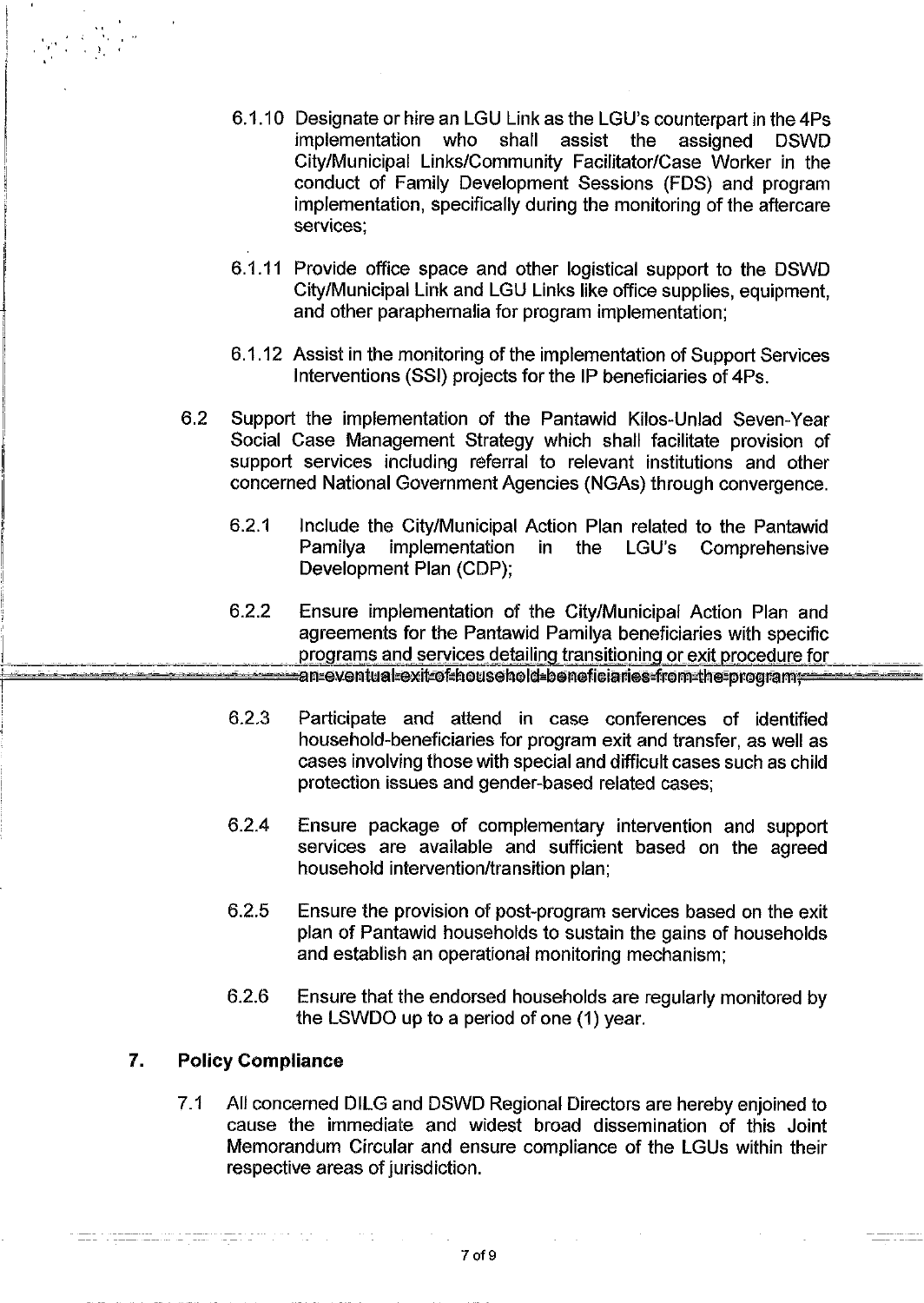- $7.2$ Similarly, the BARMM Minister of the Interior and Local Government is encouraged to lay the foundation of the provisions of this JMC and broadly circulate and implement in their area of jurisdiction.
- $73$ The City or Municipal Advisory Committee shall conduct the monitoring of the compliance of the concerned LGU to this JMC and shall submit a quarterly monitoring report to the concerned DSWD Regional Office and/or Provincial Advisory Committee.
- 74 Collection, processing, and use of all pertinent personal information/data of 4Ps beneficiaries by LGUs in the local implementation of the program shall be subject to the limitations set and protection provided by RA 10173 or the "Data Privacy Act of 2012" and its IRR. Any breach of information/data confidentiality/privacy is punishable by said law.
- 7.5 Any LGU official and/or functionary committing violations identified in Section 24 of RA 11310 shall be sanctioned with penalties prescribed in the same Act.
- 7.6 All Capacity Development Activities and Technical Assistance such as, but not limited to, capturing and documenting good practices, etc. on the Pantawid Pamilya program implementation shall be provided by the DSWD with the support of the DILG.

#### 8. **Monitoring**

alan kalendar dan bahasa yang bermula pada 1919.<br>Perang bermula pada tahun 1919 dan bermula pada 1919 dan bahasa yang bermula pada 1919 dan bahasa yang bermula

-8-1 - A-tool-to-monitor-the-compliance-to-this-policy-was-developed-to-assess the LGU's progress in carrying out roles and responsibilities supporting the Pantawid implementation, including best practices and knowledge management output, etc.

It specifically aims to:

- 8.1.1 Document the accomplishments and support provided by LGUs to 4Ps implementation:
- 8.1.2 Identify programs and services provided by the LGUs to graduating/exiting 4Ps households and active 4Ps constituents:
- 8.1.3 Recognize the innovations of the LGUs in the course of implementing the program; and
- 8.1.4 Identify LGU areas of concern for provision of possible technical assistance and resource augmentation  $or$ other social developmental intervention.
- 8.2 The Local Social Welfare and Development Officer (LSWDO) of the City/Municipality designated by the Local Chief Executive shall accomplish the monitoring tool on a quarterly basis. Once accomplished, the tool with relevant attachments will be submitted to the DSWD Regional Office for onward transmittal to the DSWD Central Office.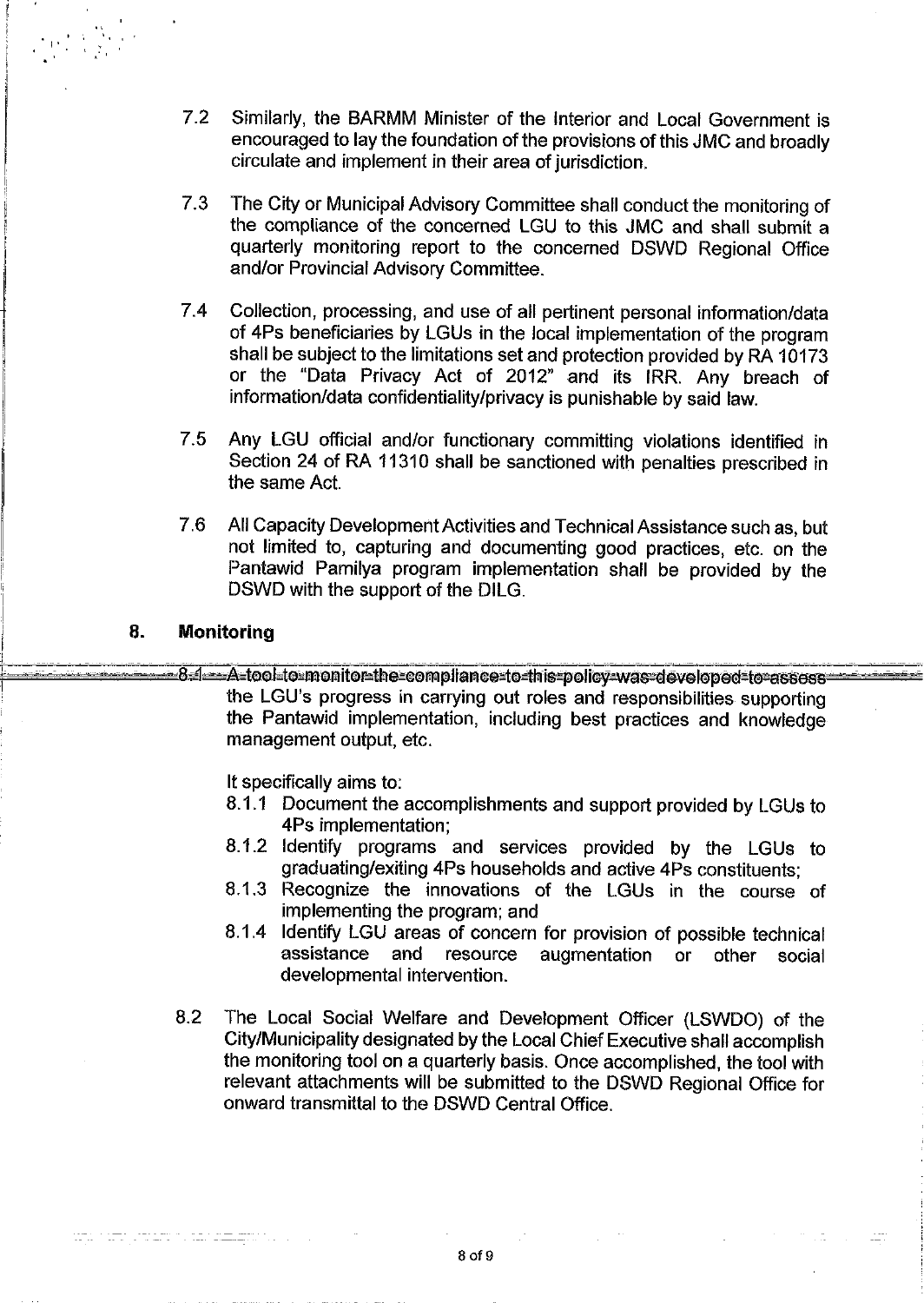#### 9. **Financing and Budgeting**

The LGU's institutionalization of support to the 4Ps implementation and provision of supplemental interventions (e.g., basic social services, aftercare program) to beneficiaries shall be primarily financed by the LGU (e.g., Development Fund) as part of its social services and development initiatives for its constituents.

#### $10<sub>1</sub>$ **Effectivity**

This Joint Memorandum Circular shall take effect immediately upon the date of its issuance.

#### $11.$ **Separability**

If, for any reason, any part or provision of this JMC is declared invalid or unconstitutional, the other provisions not affected thereby shall remain in full force and effect.

#### $12.$ **Approving Authority**

 $\alpha$ ROLANDO JOSELITO D BAUTISTA Secretary, DSWD

EDUARDO MAÑO Secretary, DILG

For inquiries and other related concerns, you may contact the Pantawid National Program Management Office (NPMO) of the DSWD at telephone no. 962-3424 and/or email pantawidpartnership@dswd.gov.ph; or the Bureau of Local Government Development (BLGD) of the DILG at telephone no. 8876-3454 loc. 4107 and/or emails at blgd.ladddms@gmail.com and blgd.gad@gmail.com.

#### 14. **Annexes**

13-Feedback

- A. Monitoring Tool (template)
- В. RA 11310 or the 4Ps Act
- C. **IRR of RA 11310**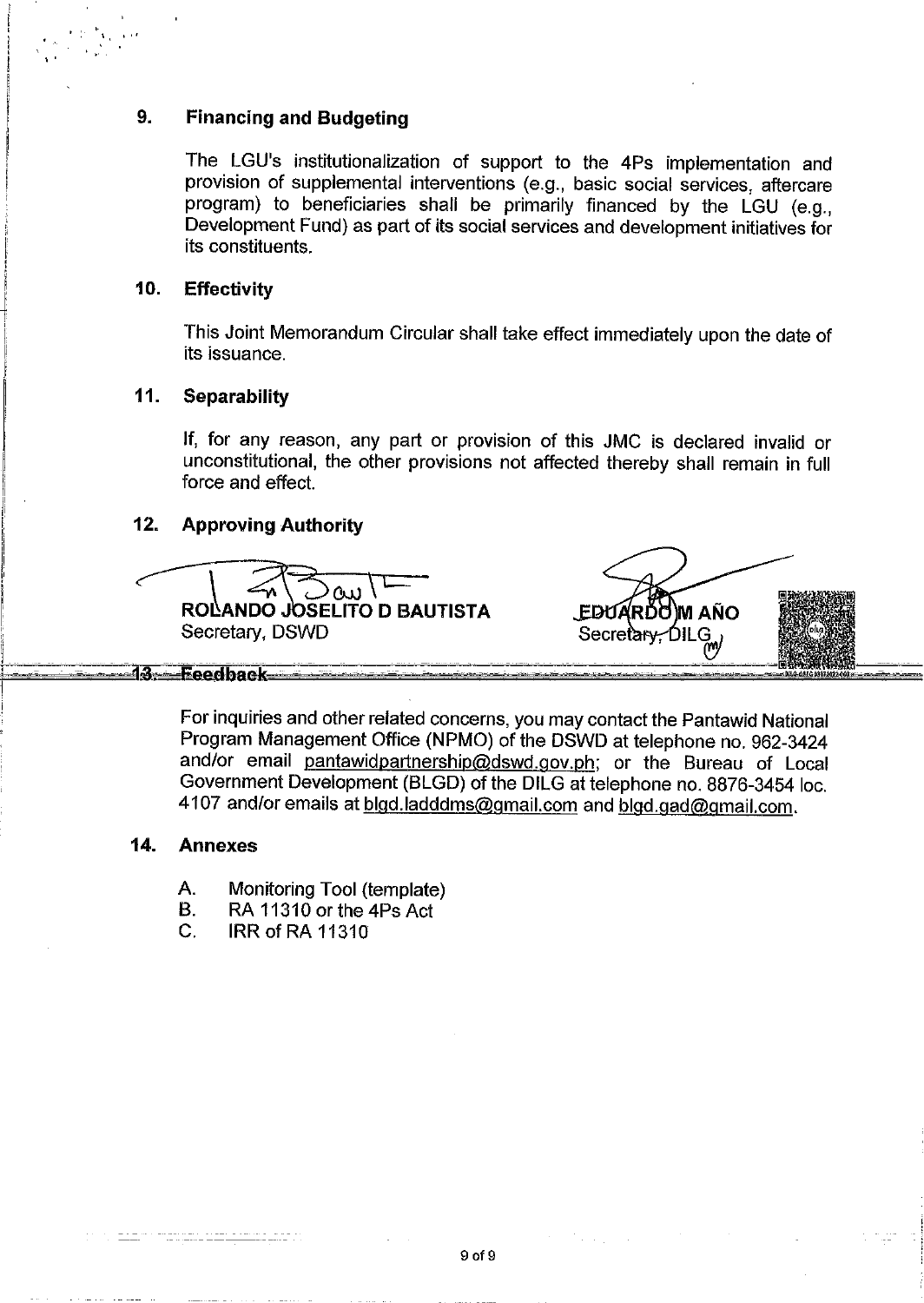## **MONITORING TOOL FOR THE LGUs SUPPORT in the PANTAWID PAMILYA IMPLEMENTATION**

This tool must be thoroughly accomplished. Indicate with a Yes or No each question and provide the corresponding additional information, as necessary. Further, the LSWDO is encouraged to provide comprehensive details/ remarks on suggestions/ recommendations for possible technical assistance from DSWD. An additional sheet may be attached, as appropriate, for any additional details/information.

### **A. Support in the implementation of the program**

| <b>Indicators</b>                                                                                                                                                                                                                                                                                                                                                                                               | <b>Responses</b>  |
|-----------------------------------------------------------------------------------------------------------------------------------------------------------------------------------------------------------------------------------------------------------------------------------------------------------------------------------------------------------------------------------------------------------------|-------------------|
| 1. Passage of at least one (1) comprehensive local ordinance, mandating the LGU to deliver<br>adequate social protection services including a clause complementing the Pantawid<br>program and a package of support services to exited and graduated households as part<br>of the LGU.                                                                                                                          | <b>YES</b><br>NO. |
| Please enumerate issued local policies (SB, Eos, LOs) related to the implementation of 4Ps, if any.<br>(Indicate Title, Date of Passage)<br>1.<br>2.                                                                                                                                                                                                                                                            |                   |
| Remarks (Suggestions/Recommendations)<br>Remarks <b>Example 2018 Remarks Example 2018</b>                                                                                                                                                                                                                                                                                                                       |                   |
| 2. 4Ps – related program and activities included in the approved annual budget through the<br>Annual Investment Plan and/or Local Poverty Reduction Action Plan/Comprehensive<br>Development Plan complementing the implementation of 4Ps' program<br>Allocation of budget for 4Ps included in the AIP/LPRAP or CDP<br>a.<br>Please list all 4Ps' PAPs with corresponding budget allocation from the LGUs<br>b. | <b>YES</b><br>NΟ  |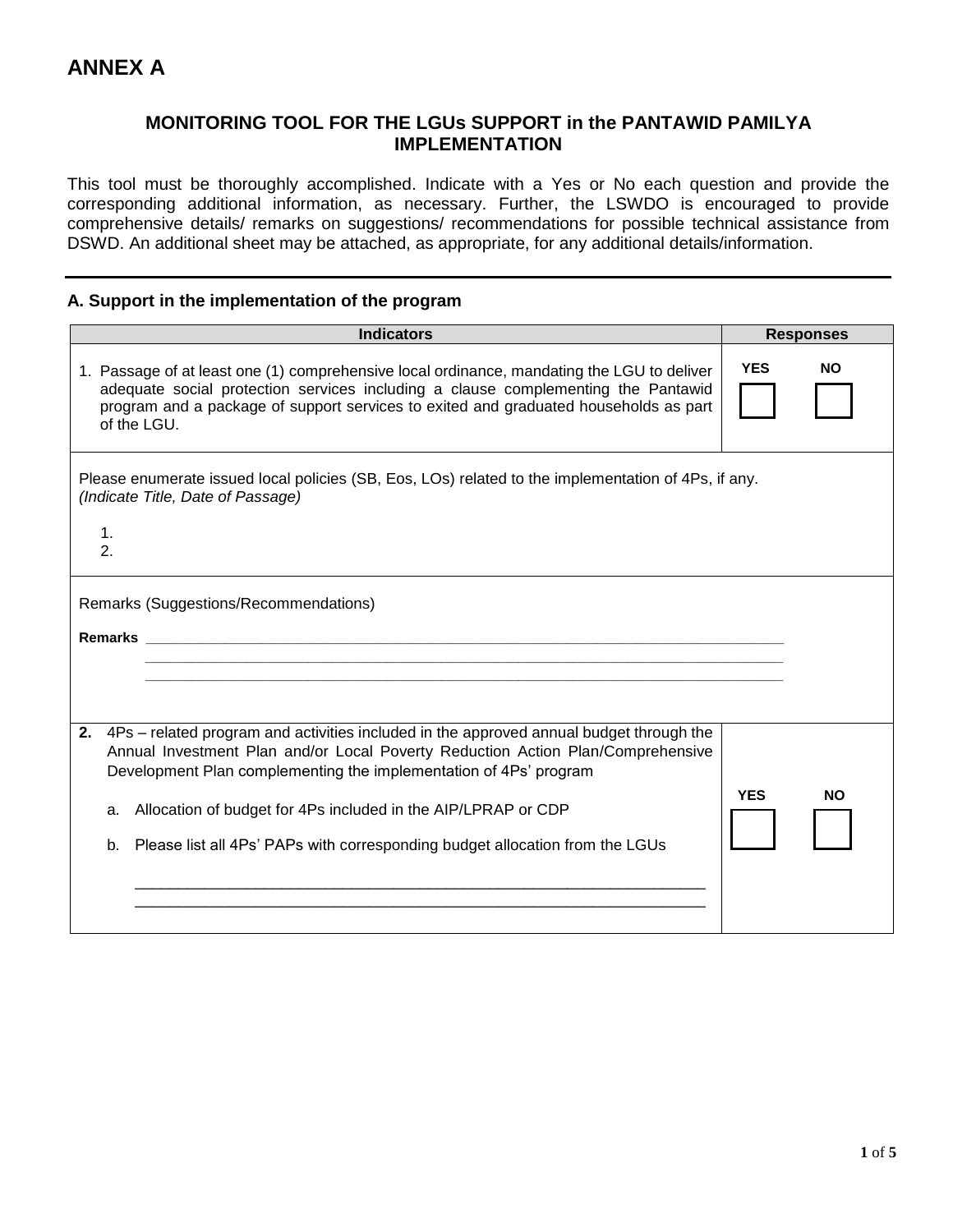|    |    | Total Allocated budget for 4Ps               | Actual spent budget for 4Ps                                                                                                                                                                                                                                                    |           |
|----|----|----------------------------------------------|--------------------------------------------------------------------------------------------------------------------------------------------------------------------------------------------------------------------------------------------------------------------------------|-----------|
|    |    | Covered year: ________________               | Covered year: _________________                                                                                                                                                                                                                                                |           |
|    |    |                                              | Php __________________________                                                                                                                                                                                                                                                 |           |
|    |    |                                              |                                                                                                                                                                                                                                                                                |           |
|    |    |                                              |                                                                                                                                                                                                                                                                                |           |
|    |    |                                              |                                                                                                                                                                                                                                                                                |           |
| 3. |    |                                              | Facilitate and address the identified supply – side gaps and concerns for health, nutrition<br>and education in a timely manner and has a strategic and anti - poverty interventions for<br>graduating/exiting beneficiaries including livelihood and employment.              |           |
|    |    |                                              | a. Supply side gaps and concerns on health, nutrition and education are incorporated/<br><b>YES</b><br>mainstreamed in the Local Poverty Reduction Action Plan (LPRAP) and are facilitated<br>and addressed to enable the beneficiaries to comply with the program conditions. | NΟ        |
|    |    |                                              | b. Provision of strategic and anti-poverty interventions that foster financial independence<br>such as livelihood and employment to identified graduating/exiting beneficiaries.<br><b>YES</b>                                                                                 | NΟ        |
|    |    | exiting/graduating beneficiaries             | Please identify specific livelihood and employment interventions extended to the 4Ps                                                                                                                                                                                           |           |
|    |    |                                              |                                                                                                                                                                                                                                                                                |           |
| 4. |    |                                              | <b>YES</b><br>Municipal/City Advisory Council (AC) Meetings regularly (monthly, bi-monthly or<br>quarterly) convened, presided and led by the Local Chief Executive                                                                                                            | <b>NO</b> |
|    |    |                                              | a. # of conducted AC meetings for this year?<br>schedule: please specify if monthly, bi - monthly or quarterly: _________                                                                                                                                                      |           |
|    |    |                                              |                                                                                                                                                                                                                                                                                |           |
|    | с. |                                              |                                                                                                                                                                                                                                                                                |           |
|    | d. |                                              |                                                                                                                                                                                                                                                                                |           |
|    | е. | and coordinated with City / Municipal Links. | <b>YES</b><br>Assisted in the assessment and ensured 100% of all 4Ps grievances are resolved                                                                                                                                                                                   | NO.       |
|    |    |                                              | Please identify 4Ps grievances resolved and coordinated with City/Municipal Links                                                                                                                                                                                              |           |
|    |    |                                              |                                                                                                                                                                                                                                                                                |           |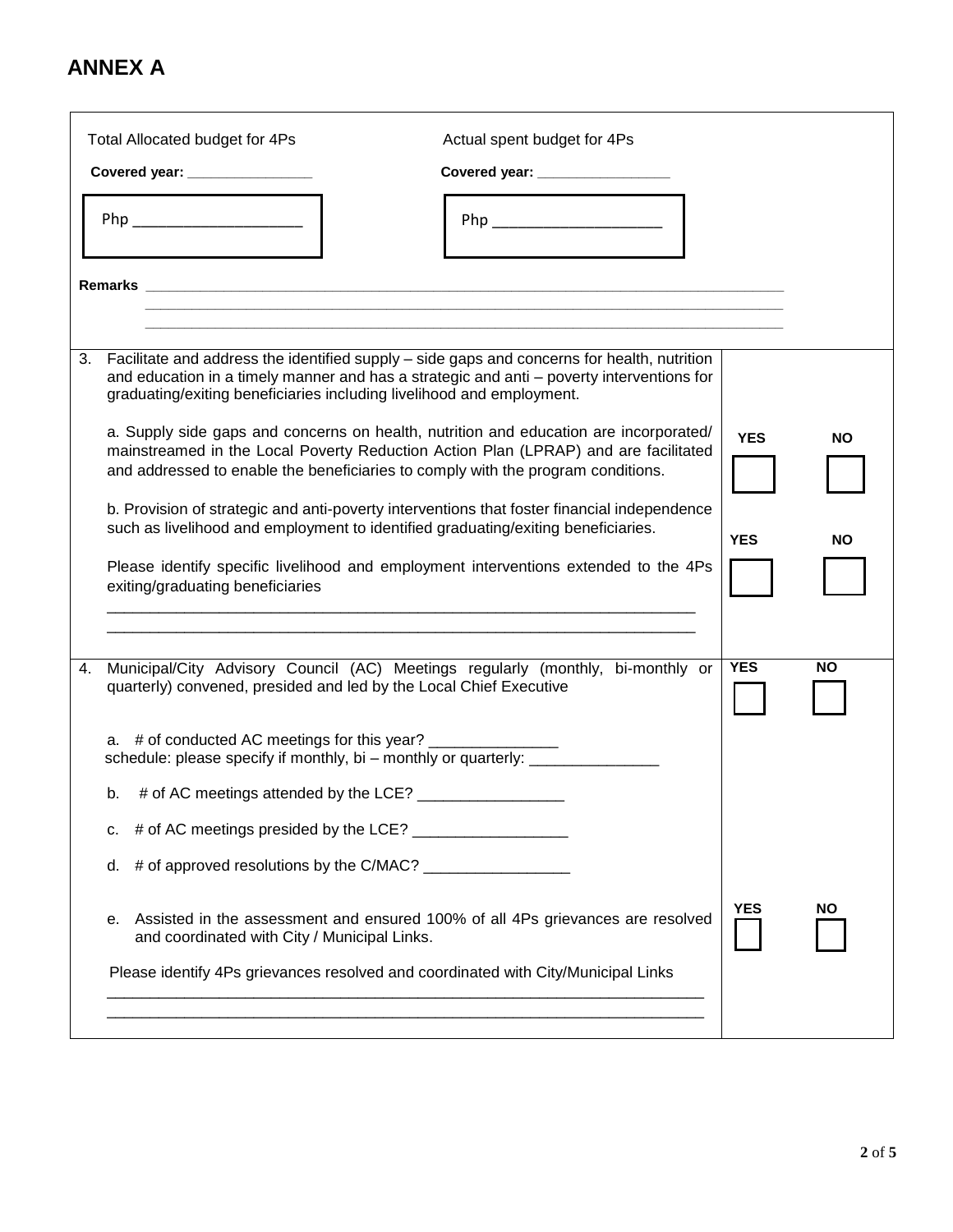| 5. | Designated or hired an LGU Link position as LGU's counterpart in the 4Ps implementation<br>which shall assist the assigned City/Municipal Links in the conduct of FDS and program<br>monitoring, promotion, and other functions related to the program. | <b>YES</b> | <b>NO</b> |
|----|---------------------------------------------------------------------------------------------------------------------------------------------------------------------------------------------------------------------------------------------------------|------------|-----------|
|    | Total number of hired LGU link (s)?                                                                                                                                                                                                                     |            |           |
| 6. | Provided office space and other logistical support to the City/Municipal and LGU Links<br>like office supplies, equipment and other paraphernalia for program implementation.                                                                           | <b>YES</b> | NO        |

## **B. Provision of Complementary Services under the 4Ps Kilos Unlad – Social Case Management**

|    | <b>Indicators</b>                                                                                                                                                                                                                                            | <b>Responses</b> |           |
|----|--------------------------------------------------------------------------------------------------------------------------------------------------------------------------------------------------------------------------------------------------------------|------------------|-----------|
|    | 1. A City/Municipal Action Plan for Pantawid in the LGUs' Comprehensive Development<br>Plan (CDP)                                                                                                                                                            | <b>YES</b>       | <b>NO</b> |
|    | 2. A City/Municipal Action Plan and agreements for the Pantawid Pamilya beneficiaries with<br>specific programs and services detailing transitioning or exit procedure for an eventual<br>exit of household beneficiaries from the program.                  | <b>YES</b>       | <b>NO</b> |
|    | 3. Participate and attend in case conferences of identified household-beneficiaries for<br>program exit and transfer, as well as cases involving those with special and difficult cases<br>such as child protection issues and gender - based related cases. | <b>YES</b>       | NΟ        |
|    | Number of case conference conducted for the year? ______________                                                                                                                                                                                             |                  |           |
|    |                                                                                                                                                                                                                                                              |                  |           |
| 4. | Number of Gender Based related cases:<br>Received? _________<br>a.<br>Referred?<br>b.<br>Resolved? <sup>[11]</sup><br>C.<br>Ensure package of complementary intervention and support services are available.                                                 | <b>YES</b>       | NΟ        |
|    |                                                                                                                                                                                                                                                              |                  |           |
|    | Please enumerate all post – program services for 4Ps beneficiaries to sustain the gains<br>of the households even after exiting/graduating from the program:                                                                                                 |                  |           |
|    | Programs and Services<br># of 4Ps graduates served                                                                                                                                                                                                           |                  |           |
|    |                                                                                                                                                                                                                                                              |                  |           |
|    | 5. Number of referred high – risk and difficult cases? ________________                                                                                                                                                                                      |                  |           |
| 6. | Operational monitoring mechanism for 4Ps graduated/exited beneficiaries established                                                                                                                                                                          | <b>YES</b>       | <b>NO</b> |
|    | Please specify established monitoring mechanism for 4Ps graduated/exited beneficiaries                                                                                                                                                                       |                  |           |
|    |                                                                                                                                                                                                                                                              |                  |           |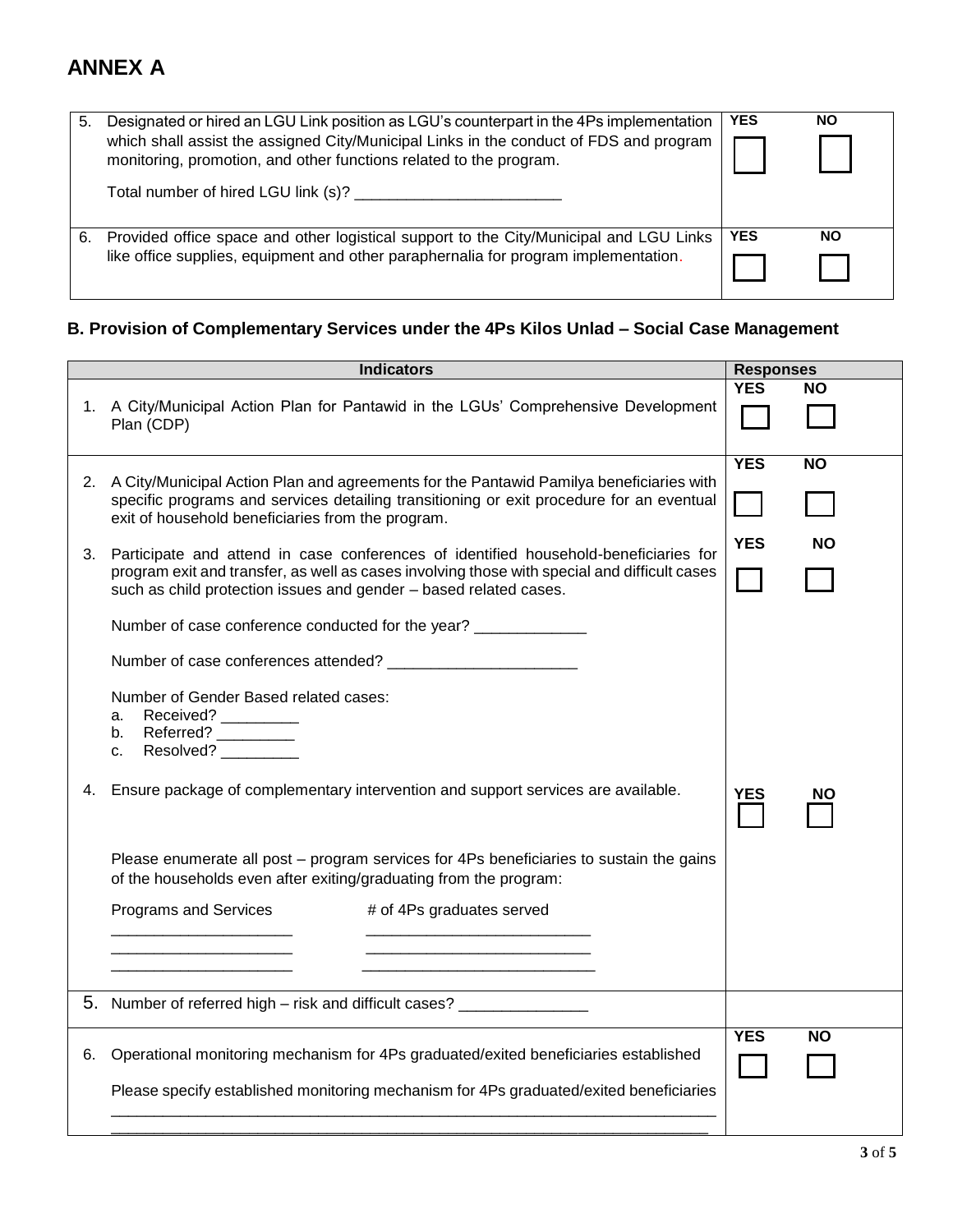| 7. | Participated and/or led the graduation ceremonial rite of the identified<br>transitioning/graduating beneficiaries. | <b>YES</b> | <b>NO</b> |
|----|---------------------------------------------------------------------------------------------------------------------|------------|-----------|
|    | Number of LGU led graduation ceremonial rite?                                                                       |            |           |
|    | Number of LGU attended graduation ceremonial rite?                                                                  |            |           |

\_\_\_\_\_\_\_\_\_\_\_\_\_\_\_\_\_\_\_\_\_\_\_\_\_\_\_\_\_\_\_\_\_\_\_\_\_\_\_\_\_\_\_\_\_\_\_\_\_\_\_\_\_\_\_\_\_\_\_\_\_\_\_\_\_\_\_\_\_\_\_\_\_\_\_\_\_\_\_\_\_\_\_\_\_\_\_ \_\_\_\_\_\_\_\_\_\_\_\_\_\_\_\_\_\_\_\_\_\_\_\_\_\_\_\_\_\_\_\_\_\_\_\_\_\_\_\_\_\_\_\_\_\_\_\_\_\_\_\_\_\_\_\_\_\_\_\_\_\_\_\_\_\_\_\_\_\_\_\_\_\_\_\_\_\_\_\_\_\_\_\_\_\_\_ \_\_\_\_\_\_\_\_\_\_\_\_\_\_\_\_\_\_\_\_\_\_\_\_\_\_\_\_\_\_\_\_\_\_\_\_\_\_\_\_\_\_\_\_\_\_\_\_\_\_\_\_\_\_\_\_\_\_\_\_\_\_\_\_\_\_\_\_\_\_\_\_\_\_\_\_\_\_\_\_\_\_\_\_\_\_\_

## **Other Comment/s:**

| Accomplished by:                                                                       | Approved by: |
|----------------------------------------------------------------------------------------|--------------|
| (City/ Municipal Local Social Welfare and Development Officer) (Local Chief Executive) |              |

| Signature over printed Name | Signature over Printed Name |
|-----------------------------|-----------------------------|
| Position/Designation:       | Position/Designation:       |
| Contact Number (s)          | Date:                       |
| Date:                       |                             |

 $\overline{\phantom{a}}$  , and the contribution of the contribution of the contribution of the contribution of the contribution of the contribution of the contribution of the contribution of the contribution of the contribution of the Contact Number (s) \_\_\_\_\_\_\_\_\_\_\_\_\_\_\_\_\_\_\_\_ Date: \_\_\_\_\_\_\_\_\_\_\_\_